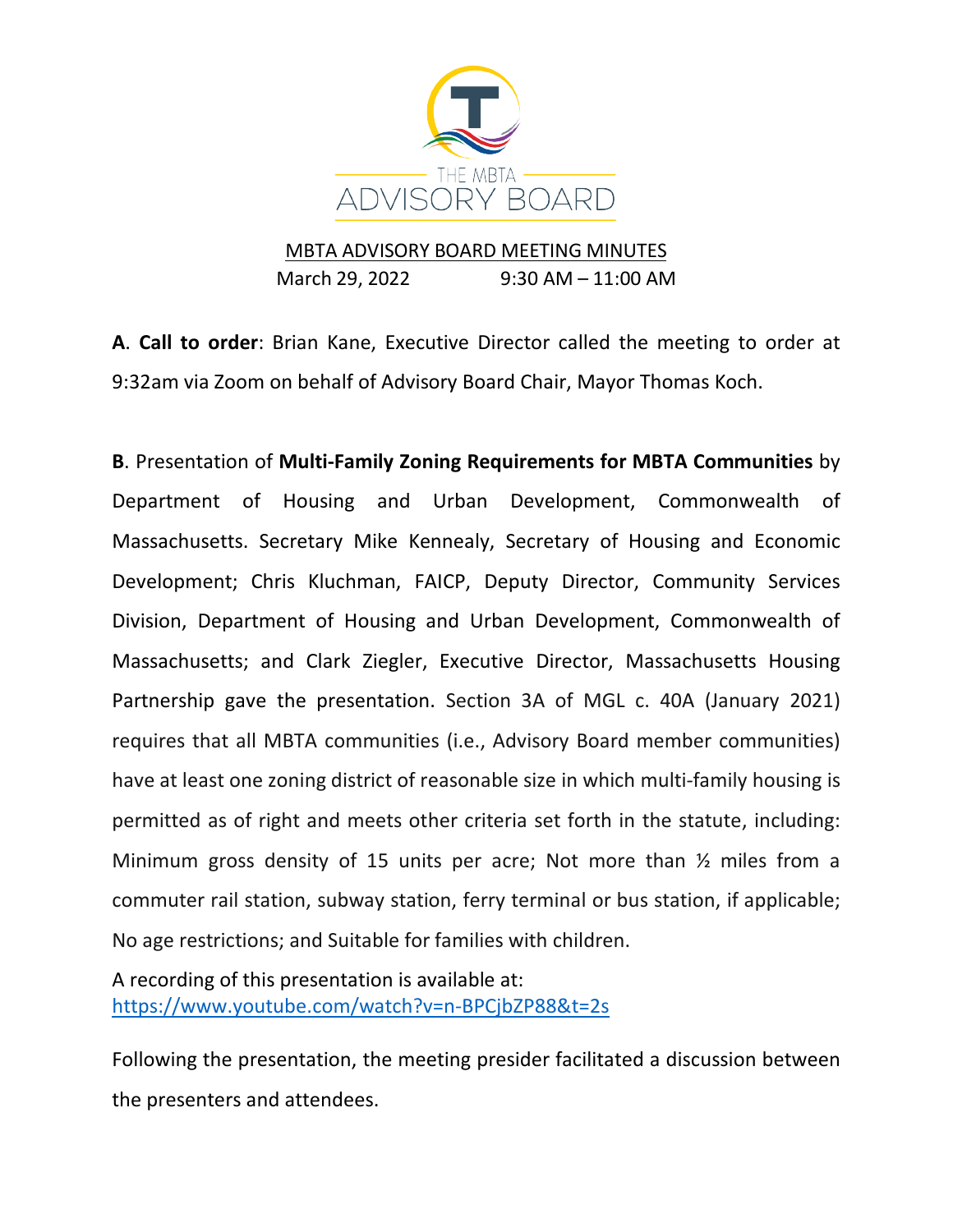

**C.** Presentation of the Draft 2023-2027 MBTA **Capital Investment Plan (CIP).** Jillian Linnell, Senior Director of Capital Planning at the MBTA gave the presentation. The CIP is a \$9.4 billion, MBTA-specific, 5-year-horizon infrastructure spending plan.

**D.** Following the discussion, and to facilitate discussion, the presider entertained a motion to **refer the CIP to the Capital Budget Oversight Committee** with a charge to review the plan, write an oversight report, and make a recommendation to the full body about it. Susan Barrett (Lexington) made such a motion, which was seconded by Joe Collins Norwood). Following this, the presider facilitated a discussion between members and staff. Following this, the chair called for a vote on the motion which was approved unanimously.

**E. Upcoming meetings, announcements, old/new business:** The next meeting of the MBTA Advisory Board is scheduled for April 26, 2022 at 10AM via Zoom.

F. **Adjourn**: With a discussion of all business, Josh Ostroff (Natick) offered a motion to adjourn. Steve Olanoff (Westwood) seconded this motion. Without objection the meeting adjourned at 11:02 AM.

*Note: These minutes were approved by vote of the MBTA Advisory Board on 4/26/22*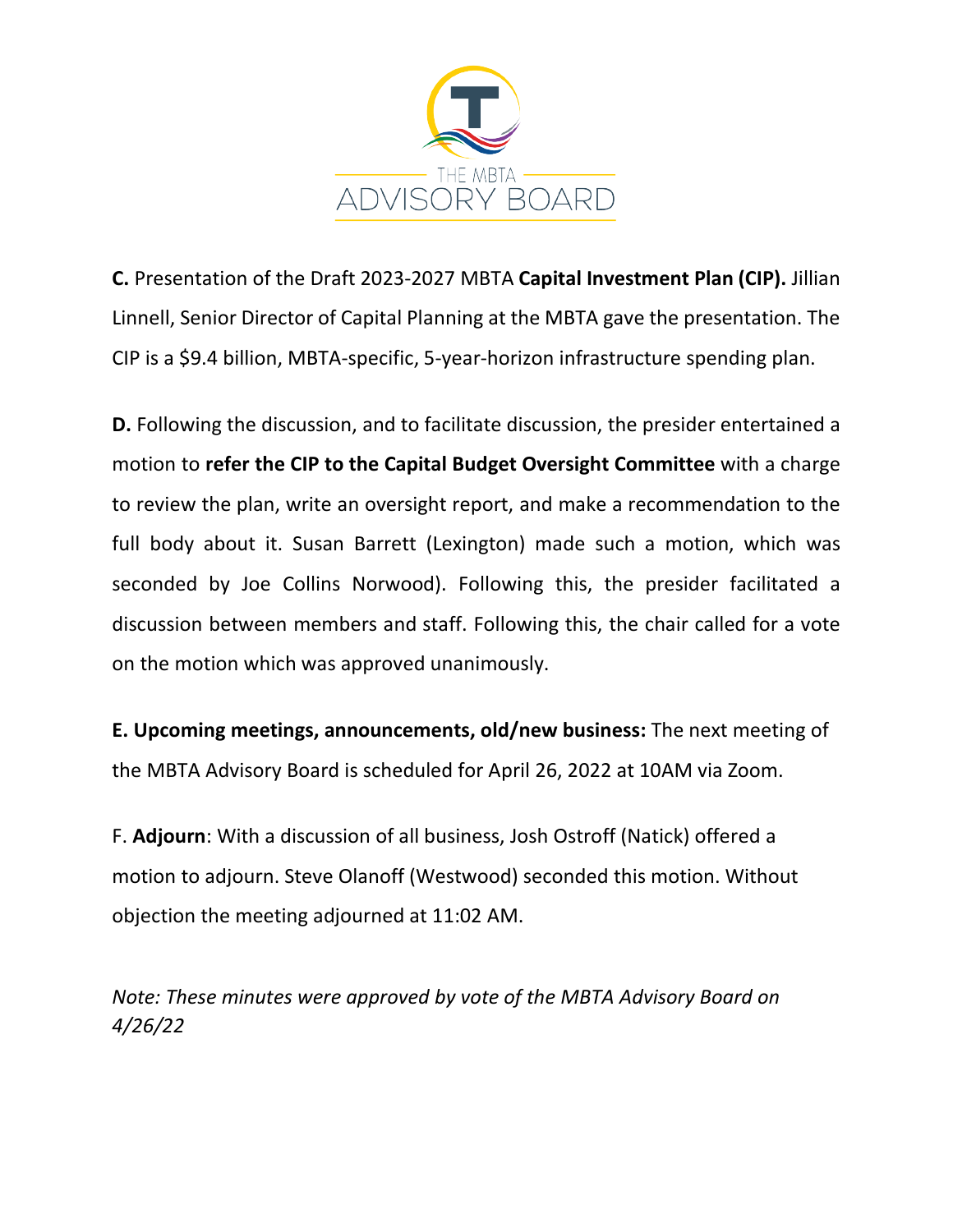

| Abington         |                    | Duxbury          |                        |
|------------------|--------------------|------------------|------------------------|
| Acton            | Dan Martin         | East Bridgewater |                        |
| Amesbury         |                    | Easton           |                        |
| Andover          |                    | Essex            |                        |
| Arlington        | Lenard Diggins     | Everett          | Jay Monty              |
| Ashburnham       |                    | Fitchburg        |                        |
| Ashby            |                    | Foxborough       |                        |
| Ashland          | Rob Scherer        | Framingham       |                        |
| Attleboro        |                    | Franklin         | Nathan Cavlucci        |
| Auburn           |                    | Freetown         |                        |
| Ayer             |                    | Georgetown       |                        |
| Bedford          |                    | Gloucester       |                        |
| Bellingham       |                    | Grafton          |                        |
| Belmont          | Rob Hummel         | Groton           |                        |
| <b>Berkley</b>   |                    | Groveland        |                        |
| <b>Beverly</b>   |                    | Halifax          |                        |
| <b>Billerica</b> |                    | Hamilton         |                        |
| <b>Boston</b>    | Matt Moran         | Hanover          |                        |
| Bourne           |                    | Hanson           |                        |
| Boxborough       |                    | Harvard          | <b>Bruce Leicher</b>   |
| <b>Boxford</b>   |                    | Haverhill        |                        |
| <b>Braintree</b> |                    | Hingham          | Martha Reardon Berwick |
| Bridgewater      |                    | Holbrook         |                        |
| <b>Brockton</b>  | Alan Castaline     | Holden           |                        |
| <b>Brookline</b> |                    | Holliston        |                        |
| Burlington       |                    | Hopkinton        |                        |
| Cambridge        | Susanne Rassmussen | Hull             |                        |
| Canton           |                    | Ipswich          | Linda Alexson          |
| Carlisle         |                    | Kingston         |                        |
| Carver           |                    | Lakeville        |                        |
| Chelmsford       |                    | Lancaster        |                        |
| Chelsea          | Joe DePriest       | Lawrence         |                        |
| Cohasset         |                    | Leicester        |                        |
| Concord          |                    | Leominster       |                        |
| Danvers          |                    | Lexington        | Susan Barrett          |
| Dedham           |                    | Lincoln          |                        |
| Dover            |                    | Littleton        |                        |
| <b>Dracut</b>    |                    | Lowell           |                        |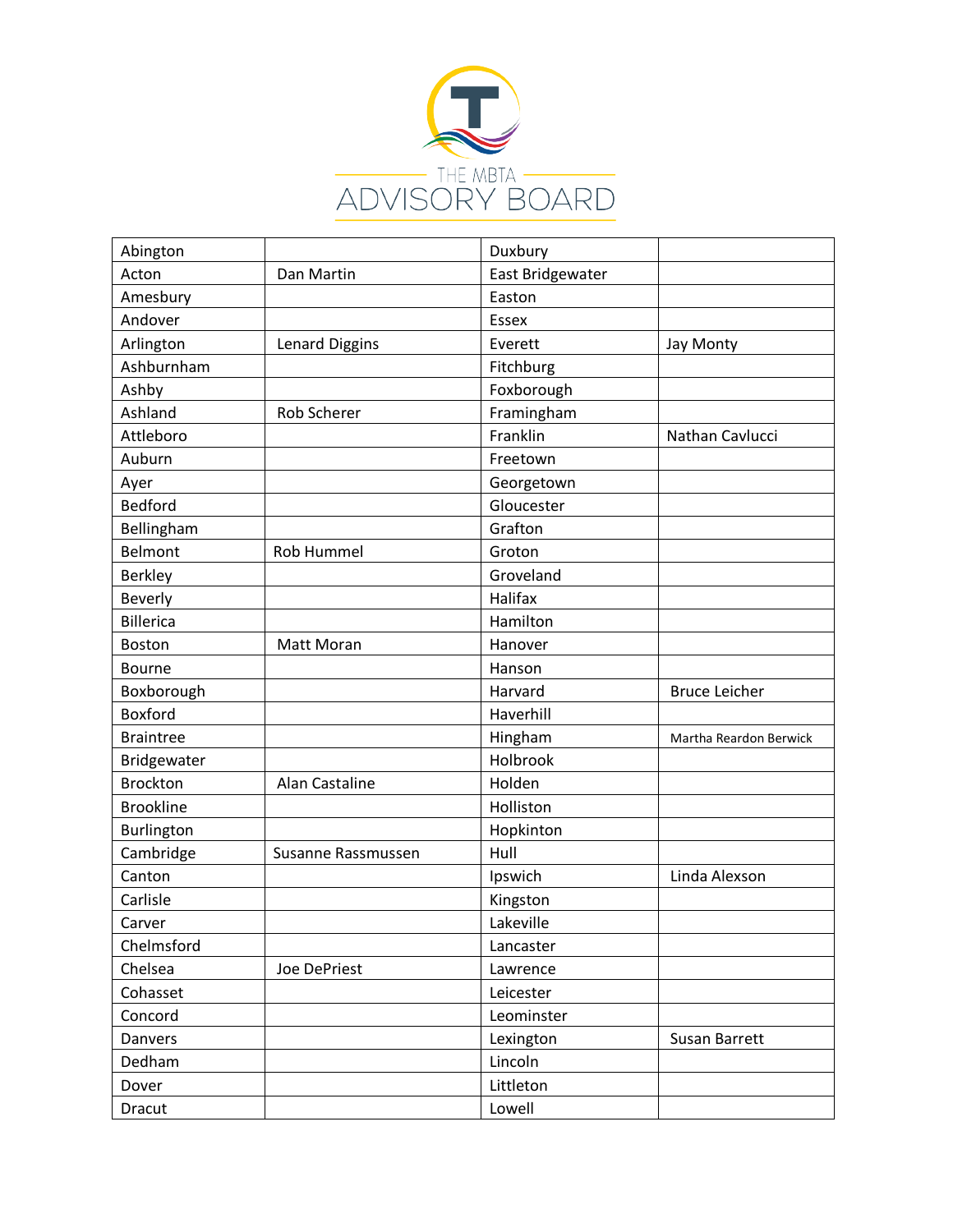

| Lunenburg       |                        | Pembroke     |                                             |
|-----------------|------------------------|--------------|---------------------------------------------|
| Lynn            |                        | Plymouth     |                                             |
| Lynnfield       |                        | Plympton     |                                             |
| Malden          | John Alessi            | Princeton    |                                             |
| Manchester      |                        | Quincy       | <b>Rob Stevens</b>                          |
| Mansfield       |                        | Randolph     | <b>Brian Howard</b><br>Katrina Luff-Harmond |
| Marblehead      |                        | Raynham      |                                             |
| Marlborough     | <b>Meredith Harris</b> | Reading      |                                             |
| Marshfield      | <b>Greg Guimond</b>    | Rehoboth     |                                             |
| Maynard         | Chester Osborne        | Revere       |                                             |
| Medfield        |                        | Rochester    |                                             |
| Medford         | Amy Ingles             | Rockland     |                                             |
| Medway          |                        | Rockport     | Herman Lijun                                |
| Melrose         |                        | Rowley       |                                             |
| Merrimac        | <b>Bill Andrulitis</b> | Salem        | <b>Brendan Linard</b>                       |
| Methuen         |                        | Salisbury    |                                             |
| Middleborough   |                        | Saugus       | Mike Serreno                                |
| Middleton       |                        | Scituate     |                                             |
| Millbury        |                        | Seekonk      |                                             |
| <b>Millis</b>   |                        | Sharon       |                                             |
| Milton          |                        | Sherborn     |                                             |
| Nahant          |                        | Shirley      |                                             |
| <b>Natick</b>   | Josh Ostroff           | Shrewsbury   |                                             |
| Needham         | Duncan Allen           | Somerville   |                                             |
| Newbury         |                        | Southborough |                                             |
| Newburyport     |                        | Sterling     |                                             |
| Newton          | Davis Koses            | Stoneham     |                                             |
| Norfolk         |                        | Stoughton    | Debra Roberts                               |
| North Andover   |                        | Stow         |                                             |
| N. Attleborough |                        | Sudbury      |                                             |
| North Reading   |                        | Sutton       |                                             |
| Northborough    |                        | Swampscott   |                                             |
| Northbridge     |                        | Taunton      |                                             |
| Norton          |                        | Tewksbury    |                                             |
| Norwell         |                        | Topsfield    |                                             |
| Norwood         | Joe Collins            | Townsend     |                                             |
| Paxton          |                        | Tyngsborough |                                             |